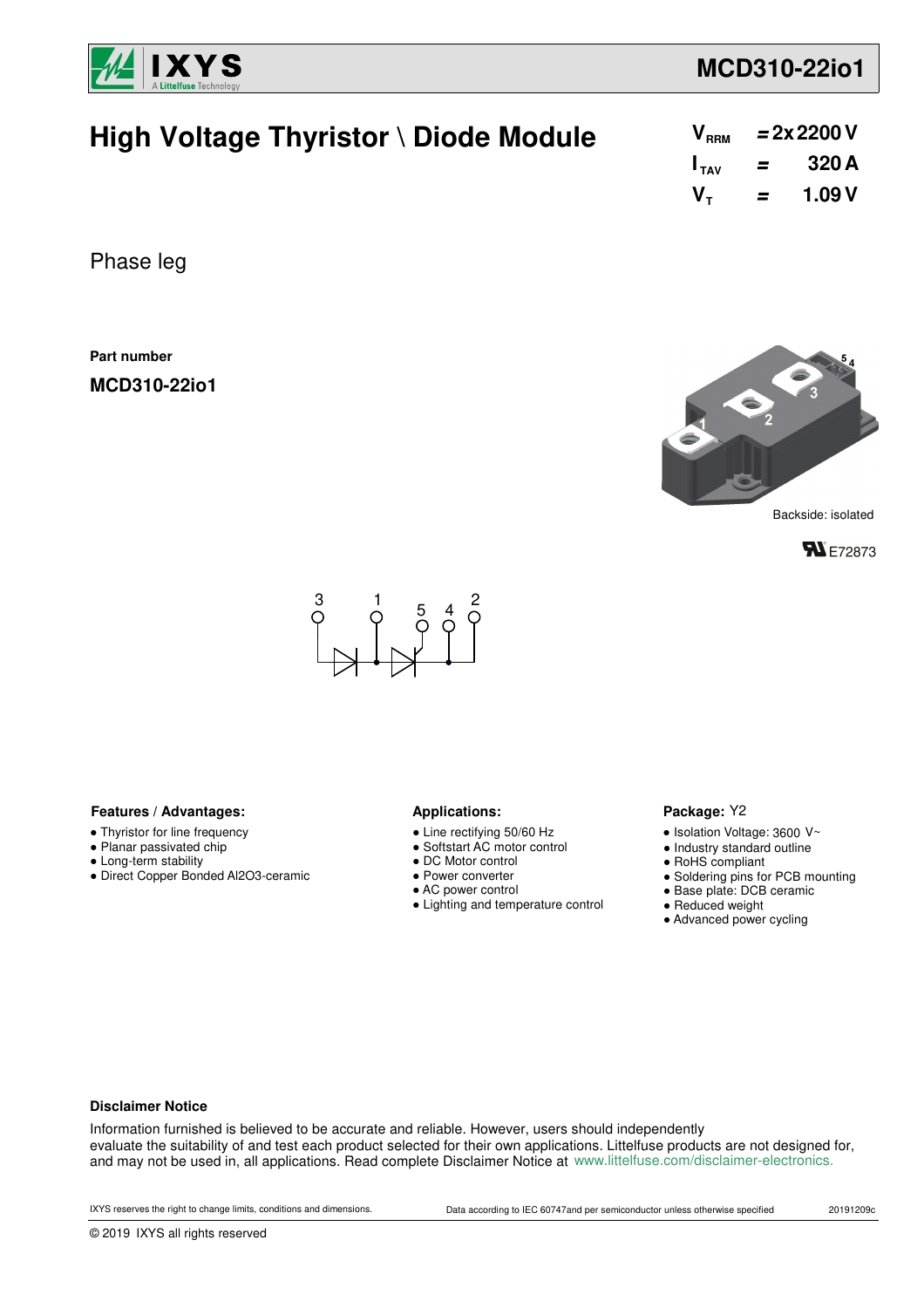

# **MCD310-22io1**

| <b>Rectifier</b>          |                                                      |                                                                                          |                                | Ratings      |       |                         |
|---------------------------|------------------------------------------------------|------------------------------------------------------------------------------------------|--------------------------------|--------------|-------|-------------------------|
| Symbol                    | <b>Definition</b>                                    | <b>Conditions</b>                                                                        |                                | typ.<br>min. | max.  | <b>Unit</b>             |
| $\bm{V}_{\text{RSM/DSM}}$ | max. non-repetitive reverse/forward blocking voltage |                                                                                          | $T_{VJ} = 25^{\circ}C$         |              | 2300  | $\vee$                  |
| $V_{\tiny\text{RRM/DRM}}$ | max. repetitive reverse/forward blocking voltage     |                                                                                          | $T_{VJ} = 25^{\circ}C$         |              | 2200  | $\vee$                  |
| $I_{R/D}$                 | reverse current, drain current                       | $V_{B/D} = 2200 V$                                                                       | $T_{VJ} = 25^{\circ}C$         |              | 1     | mA                      |
|                           |                                                      | $V_{R/D} = 2200 V$                                                                       | $T_{\nu J} = 140^{\circ}C$     |              | 40    | mA                      |
| $V_T$                     | forward voltage drop                                 | $I_T = 300 A$                                                                            | $T_{V,1} = 25^{\circ}C$        |              | 1.13  | $\vee$                  |
|                           |                                                      | $I_T = 600 A$                                                                            |                                |              | 1.40  | V                       |
|                           |                                                      | $I_T = 300 A$                                                                            | $T_{VJ} = 125$ °C              |              | 1.09  | $\overline{\mathsf{v}}$ |
|                           |                                                      | $I_T = 600 A$                                                                            |                                |              | 1.44  | $\sf V$                 |
| I <sub>TAV</sub>          | average forward current                              | $T_c = 85^{\circ}$ C                                                                     | $T_{V1} = 140^{\circ}C$        |              | 320   | A                       |
| $I_{T(RMS)}$              | RMS forward current                                  | 180° sine                                                                                |                                |              | 500   | A                       |
| $V_{T0}$                  | threshold voltage                                    | for power loss calculation only                                                          | $T_{VJ} = 140 °C$              |              | 0.74  | $\vee$                  |
| r <sub>T</sub>            | slope resistance                                     |                                                                                          |                                |              | 1.16  | $m\Omega$               |
| $R_{thJC}$                | thermal resistance junction to case                  |                                                                                          |                                |              | 0.11  | K/W                     |
| $R_{thCH}$                | thermal resistance case to heatsink                  |                                                                                          |                                | 0.04         |       | K/W                     |
| $P_{\text{tot}}$          | total power dissipation                              |                                                                                          | $T_c = 25^{\circ}C$            |              | 1030  | W                       |
| $I_{TSM}$                 | max. forward surge current                           | $t = 10$ ms; (50 Hz), sine                                                               | $T_{v,i} = 45^{\circ}C$        |              | 8.00  | kA                      |
|                           |                                                      | $t = 8,3$ ms; (60 Hz), sine                                                              | $V_R = 0 V$                    |              | 8.64  | kA                      |
|                           |                                                      | $t = 10$ ms; (50 Hz), sine                                                               | $T_{VJ} = 140^{\circ}C$        |              | 6.80  | kA                      |
|                           |                                                      | $t = 8,3$ ms; (60 Hz), sine                                                              | $V_{B} = 0 V$                  |              | 7.35  | kA                      |
| 12t                       | value for fusing                                     | $t = 10$ ms; (50 Hz), sine                                                               | $T_{V,1} = 45^{\circ}C$        |              | 320.0 | kA <sup>2</sup> s       |
|                           |                                                      | $t = 8,3$ ms; (60 Hz), sine                                                              | $V_R = 0 V$                    |              | 310.5 | kA <sup>2</sup> s       |
|                           |                                                      | $t = 10$ ms; (50 Hz), sine                                                               | $T_{VJ} = 140^{\circ}C$        |              | 231.2 | kA <sup>2</sup> S       |
|                           |                                                      | $t = 8,3$ ms; (60 Hz), sine                                                              | $V_{\rm R} = 0 V$              |              | 224.4 | kA <sup>2</sup> S       |
| $C_{J}$                   | junction capacitance                                 | $V_B = 700V$ f = 1 MHz                                                                   | $T_{VJ} = 25^{\circ}C$         | 235          |       | pF                      |
| $P_{GM}$                  | max. gate power dissipation                          | $t_{\rm p} = 30 \,\mu s$                                                                 | $T_c = 140^{\circ}$ C          |              | 120   | W                       |
|                           |                                                      | $t_{\rm p} = 500 \,\mu s$                                                                |                                |              | 60    | W                       |
| $P_{\text{GAV}}$          | average gate power dissipation                       |                                                                                          |                                |              | 20    | W                       |
| $(di/dt)_{cr}$            | critical rate of rise of current                     | $T_{VJ}$ = 140 °C; f = 50 Hz                                                             | repetitive, $I_T = 960 A$      |              | 100   | $A/\mu s$               |
|                           |                                                      | $t_P = 200 \,\mu s$ ; di <sub>g</sub> /dt = 1 A/ $\mu s$ ; -                             |                                |              |       |                         |
|                           |                                                      | $I_{G} = 1$ A; V = $\frac{2}{3}$ V <sub>DRM</sub>                                        | non-repet., $I_T = 320$ A      |              |       | 500 A/µs                |
| $(dv/dt)_{cr}$            | critical rate of rise of voltage                     | $V = \frac{2}{3} V_{DBM}$                                                                | $T_{VJ} = 140^{\circ}C$        |              | 1000  | $V/\mu s$               |
|                           |                                                      | $R_{GK} = \infty$ ; method 1 (linear voltage rise)                                       |                                |              |       |                         |
| $V_{GT}$                  | gate trigger voltage                                 | $V_{\rm p} = 6 V$                                                                        | $T_{VJ} = 25^{\circ}C$         |              | 2     | V                       |
|                           |                                                      |                                                                                          | $T_{\text{VJ}} = -40^{\circ}C$ |              | 3     | $\vee$                  |
| $I_{GT}$                  | gate trigger current                                 | $V_{D} = 6 V$                                                                            | $T_{VJ} = 25^{\circ}C$         |              | 150   | mA                      |
|                           |                                                      |                                                                                          | $T_{\text{VJ}} = -40^{\circ}C$ |              | 200   | mA                      |
| $V_{GD}$                  | gate non-trigger voltage                             | $V_{D} = \frac{2}{3} V_{DBM}$                                                            | $T_{VJ} = 140^{\circ}$ C       |              | 0.25  | $\vee$                  |
| $I_{GD}$                  | gate non-trigger current                             |                                                                                          |                                |              | 10    | mA                      |
| IL.                       | latching current                                     | $t_{p} = 30 \text{ }\mu\text{s}$                                                         | $T_{VJ} = 25 °C$               |              | 200   | mA                      |
|                           |                                                      | $I_G = 0.45 A$ ; di <sub>g</sub> /dt = 0.45 A/µs                                         |                                |              |       |                         |
| $I_{\rm H}$               | holding current                                      | $V_{D} = 6 V R_{GK} = \infty$                                                            | $T_{VJ} = 25 \overline{°C}$    |              | 150   | mA                      |
| $t_{gd}$                  | gate controlled delay time                           | $V_{D} = \frac{1}{2} V_{DRM}$                                                            | $T_{VJ} = 25^{\circ}C$         |              | 2     | μs                      |
|                           |                                                      | 1 A; $di_{G}/dt =$<br>$I_G =$                                                            | 1 A/ $\mu$ s                   |              |       |                         |
| $t_{q}$                   | turn-off time                                        | $V_R = 100 V$ ; $I_T = 320A$ ; $V = \frac{2}{3} V_{DRM}$ T <sub>VJ</sub> = 125 °C<br>350 |                                |              | μs    |                         |
|                           |                                                      | di/dt = 10 A/µs dv/dt = 50 V/µs $t_p = 200 \mu s$                                        |                                |              |       |                         |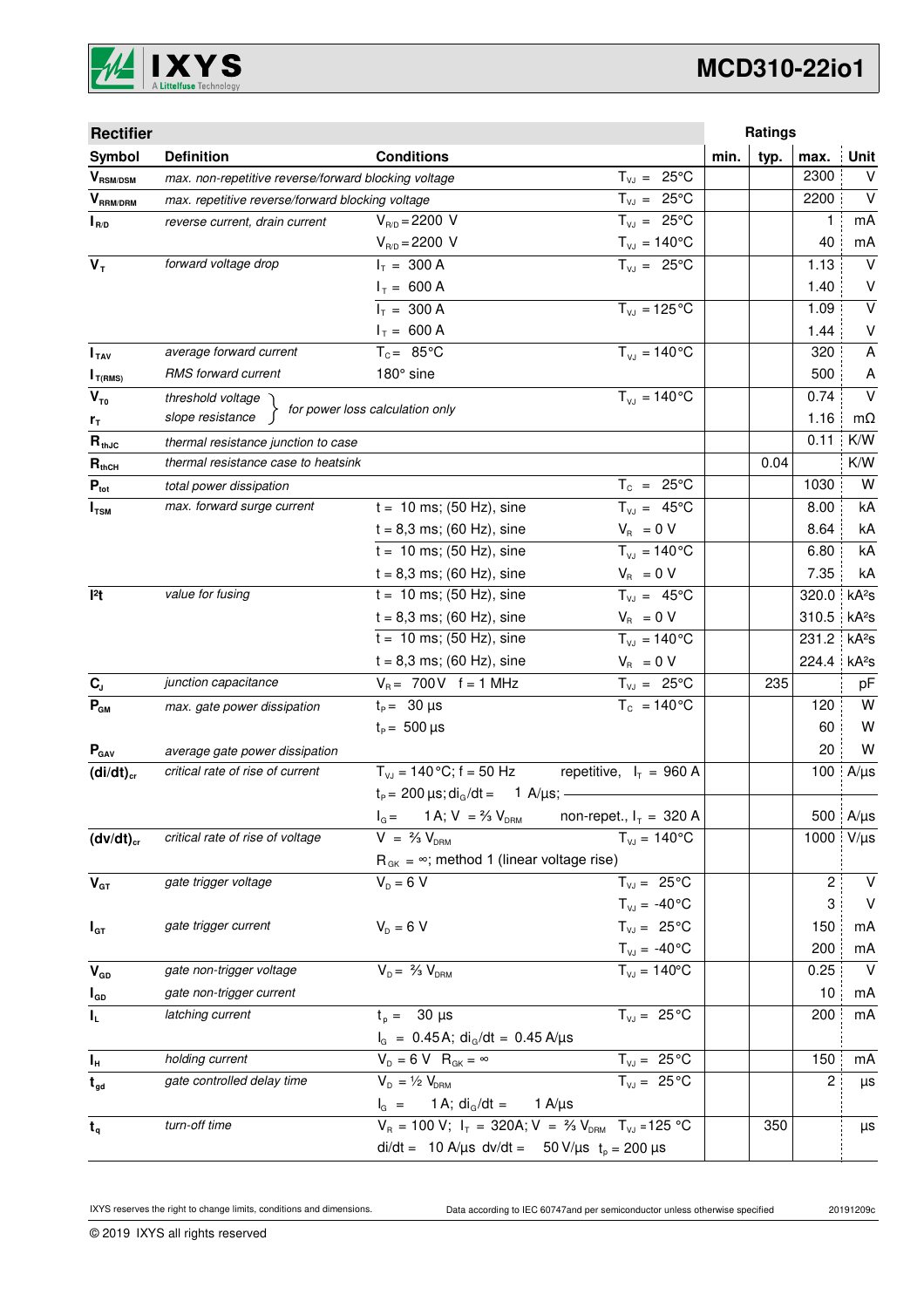

| Package                           | Y2                                                           |                                            |                      |                   | <b>Ratings</b> |      |      |
|-----------------------------------|--------------------------------------------------------------|--------------------------------------------|----------------------|-------------------|----------------|------|------|
| Symbol                            | <b>Definition</b>                                            | <b>Conditions</b>                          |                      | min.              | typ.           | max. | Unit |
| I <sub>RMS</sub>                  | <b>RMS</b> current                                           | per terminal                               |                      |                   |                | 600  | A    |
| $T_{\nu J}$                       | virtual junction temperature                                 |                                            |                      | -40               |                | 140  | °C   |
| $T_{op}$                          | operation temperature                                        |                                            |                      | -40               |                | 125  | °C   |
| $\mathsf{T}_{\text{stg}}$         | storage temperature                                          |                                            |                      | -40               |                | 125  | °C   |
| Weight                            |                                                              |                                            |                      |                   | 255            |      | g    |
| $M_{\text{D}}$                    | mounting torque                                              |                                            |                      | 2.5               |                | 5    | Nm   |
| $M_{T}$                           | terminal torque                                              |                                            |                      | $12 \overline{ }$ |                | 15   | Nm   |
| $d_{\mathsf{Spp/App}}$            | creepage distance on surface   striking distance through air |                                            | terminal to terminal | 13.0              |                |      | mm   |
| $d_{\mathsf{Spb} / \mathsf{Apb}}$ |                                                              |                                            | terminal to backside | 13.0              |                |      | mm   |
| $V_{\rm ISOL}$                    | <i>isolation</i> voltage                                     | $= 1$ second                               |                      | 3600              |                |      | V    |
|                                   |                                                              | 50/60 Hz, RMS; IsoL ≤ 1 mA<br>$= 1$ minute |                      | 3000              |                |      | V    |



| Orderina | Ordering<br>. Number | Marking<br>Product<br>on      | Deliverv Mode | Quantity | Code No.       |
|----------|----------------------|-------------------------------|---------------|----------|----------------|
| Standard | MCD310-2<br>$-22i$ o | 22io <sub>1</sub><br>MCD310-2 | Box           |          | 170205<br>∪∠ສວ |

|                       | <b>Equivalent Circuits for Simulation</b> |                  | * on die level | $T_{V1} = 140^{\circ}C$ |
|-----------------------|-------------------------------------------|------------------|----------------|-------------------------|
| $I \rightarrow (V_0)$ | $R_0$ –                                   | <b>Thyristor</b> |                |                         |
| $V_{0 \text{ max}}$   | threshold voltage                         | 0.74             |                |                         |
| $R_{0 \text{ max}}$   | slope resistance *                        | 0.97             |                | mΩ                      |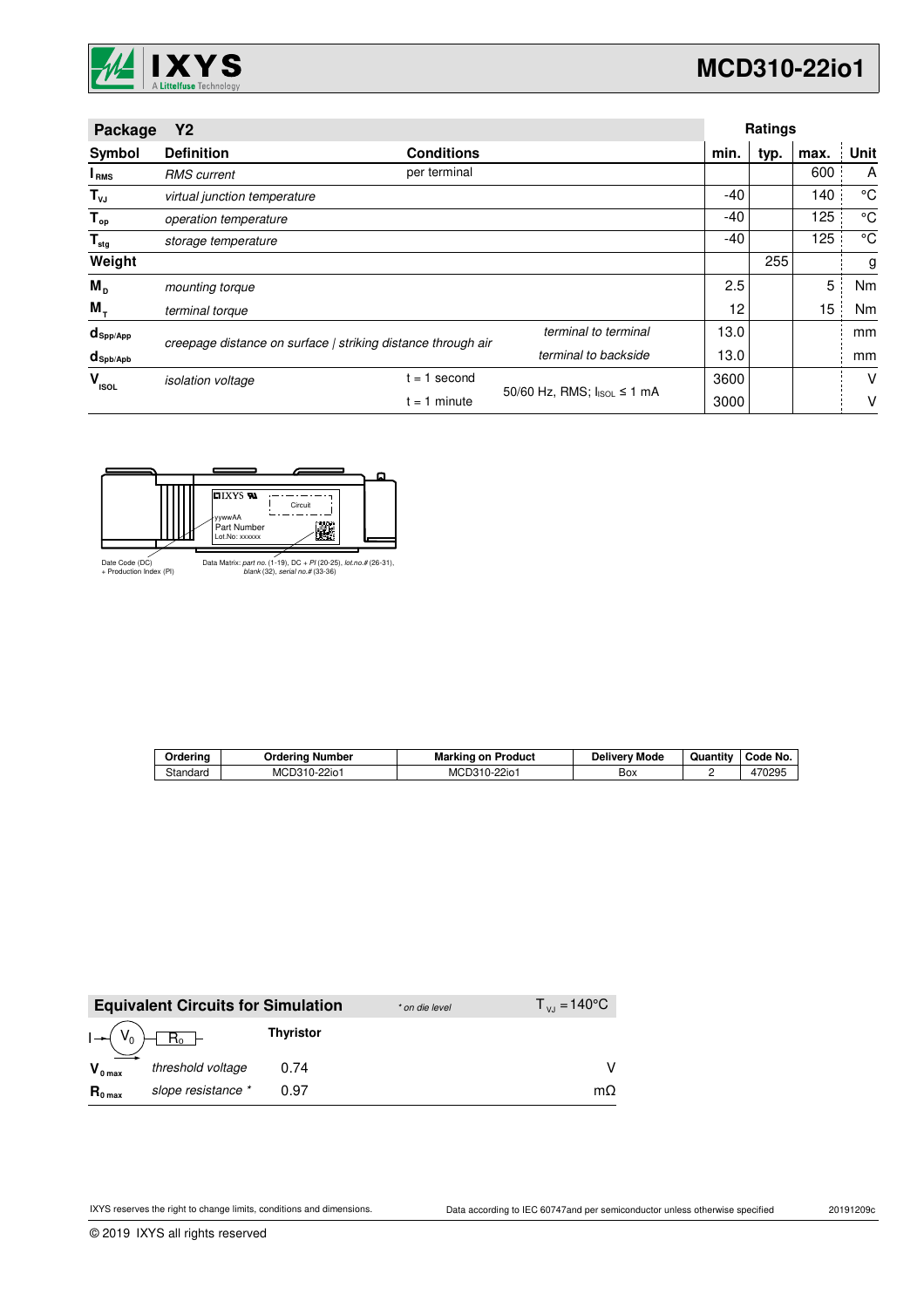



Optional accessories for modules

Keyed gate/cathode twin plugs with wire length =  $350$  mm, gate = white, cathode = red Type ZY 180L ( $L =$  Left for pin pair 4/5) UL 758, style 3751

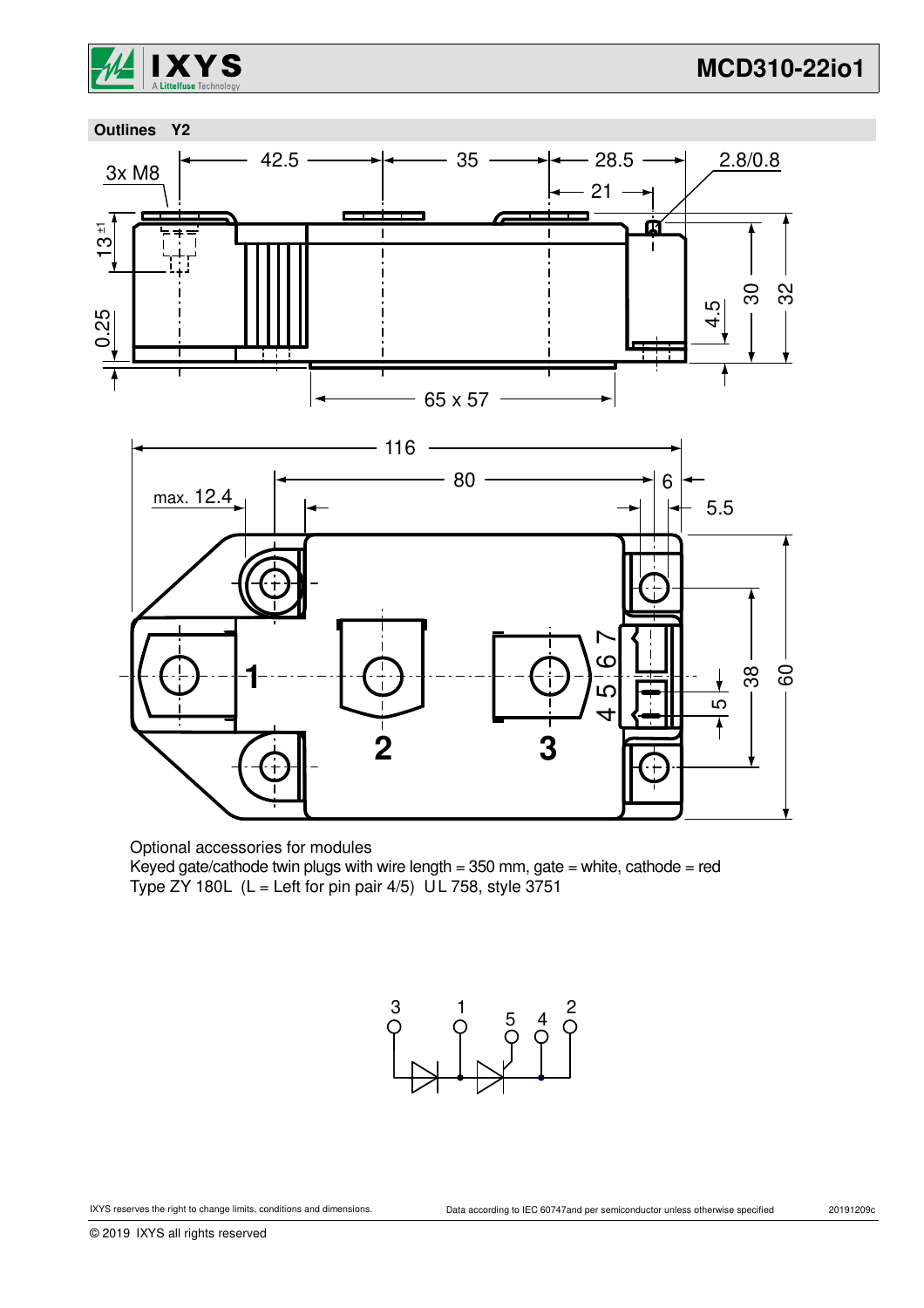

 $\overline{DC}$ 180° sin 120°JL  $60^\circ$ JL 30°JL

200

2

1:  $P_{\text{GAV}} = 20W$ 2:  $P_{\text{GAV}} = 60W$ 3: P<sub>GAV</sub> = 120W

 $10$ 

 $T_{\text{VJ}} = 25^{\circ}\text{C}$ 

 $125^\circ$ 

**IG [A]**

**IG [A]**

### **Thyristor**